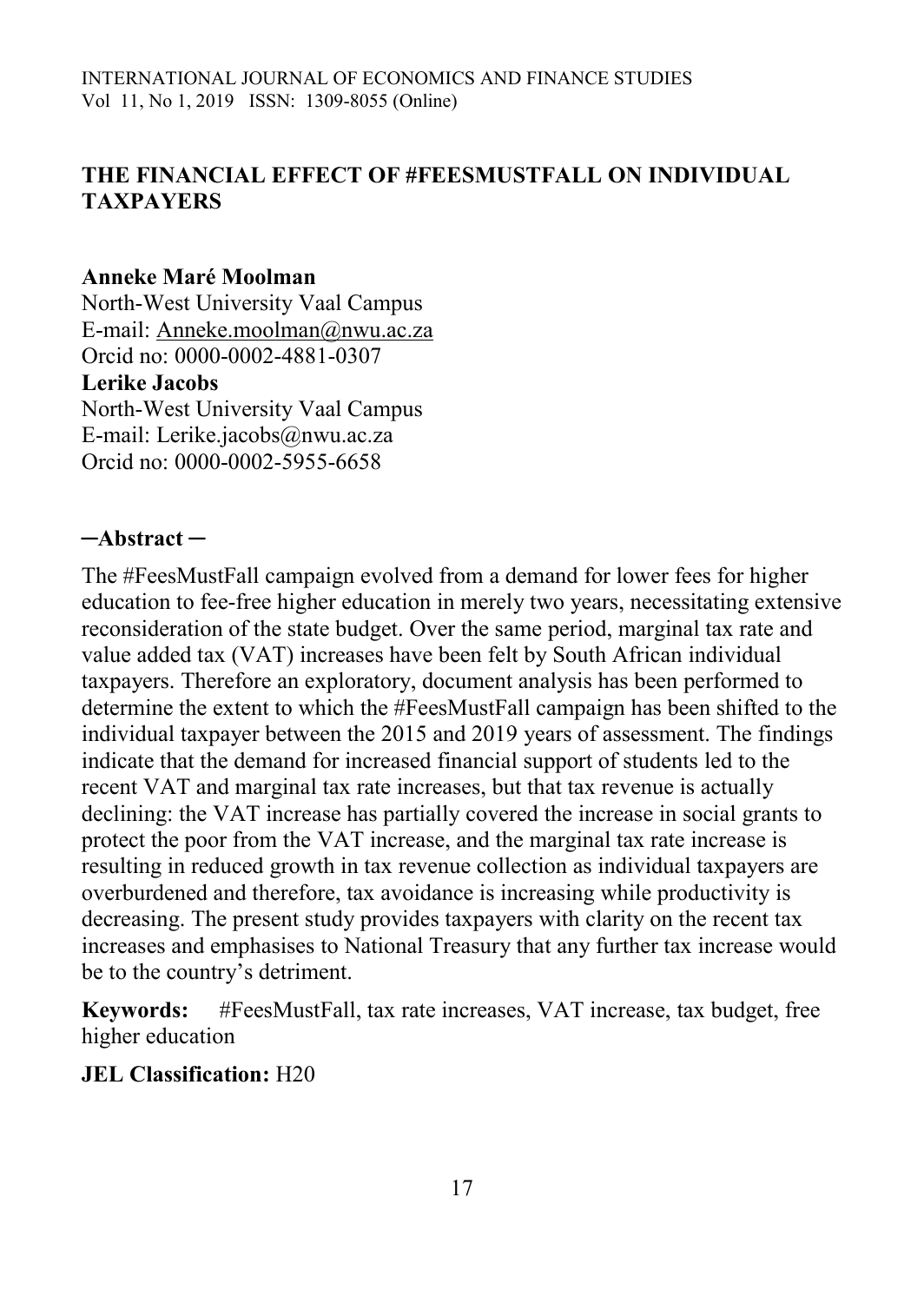# **1. INTRODUCTION**

The importance of quality education remains undisputed as its benefits include improved sustainability, self-worth, and a quality of life (Department of Higher Education and Training (DHET), 2013). Education ultimately addresses economic needs, thereby driving economic growth (DHET, 2013:2). Mandela was quoted saying that "education is the most powerful weapon which you can use to change the world" (Loo, 2018). In the past, though, access to higher education was restricted due to the high fees related thereto (DHET, 2013:37).

However, the past four years has been marked by several events which, according to Pandor (2018), the Minister of Higher Education and Training, fundamentally influenced the higher education and training (higher education) sector. The initial requests for a reduction in fees became a demand for free education for the poor (Areff & Spies, 2017; DHET, 2013). The government promised universities to pay most of the resulting shortfalls (Moolman & Jacobs, 2018), as well as to increase subsidies (Areff & Spies, 2017), which led to increased tax expenditure.

Over the same period, extensive tax increases have been felt by South African taxpayers to such an extent that Mandy (2018) is of the opinion that South Africa has reached its tax increase limit, specifically for personal income tax (PIT). Mandy (2018) explains that, based on the Laffer curve, the announced tax increases would most probably push tax revenues to a situation where "tax rate increases will actually result in a decrease in tax revenues". This would be due to a decline in productivity, as well as an increase in tax avoidance (Mandy, 2018; Schneider, 2017)

The recent tax increases are described as "a bitter pill to swallow" (Davis, 2018), and most taxpayers feel overburdened (Schneider, 2017), that taxes are maladministered (Davis, 2018), inefficient and wasteful (Du Plessis, 2017; Mandy, 2018) and perceive the government to be corrupt (Davis, 2018; Mandy, 2018), leading to reduced trust in the public sector.

Transparency is key to regain public trust (Porumbescu, 2017). As individuals contribute most of the government's tax revenue (National Treasury, 2017a), it is important for individuals to be informed whether the government utilises their hard-earned money to promote "economic development, good governance, social progress and a rising standard of living for all South Africans", as they promise (National Treasury, 2017b).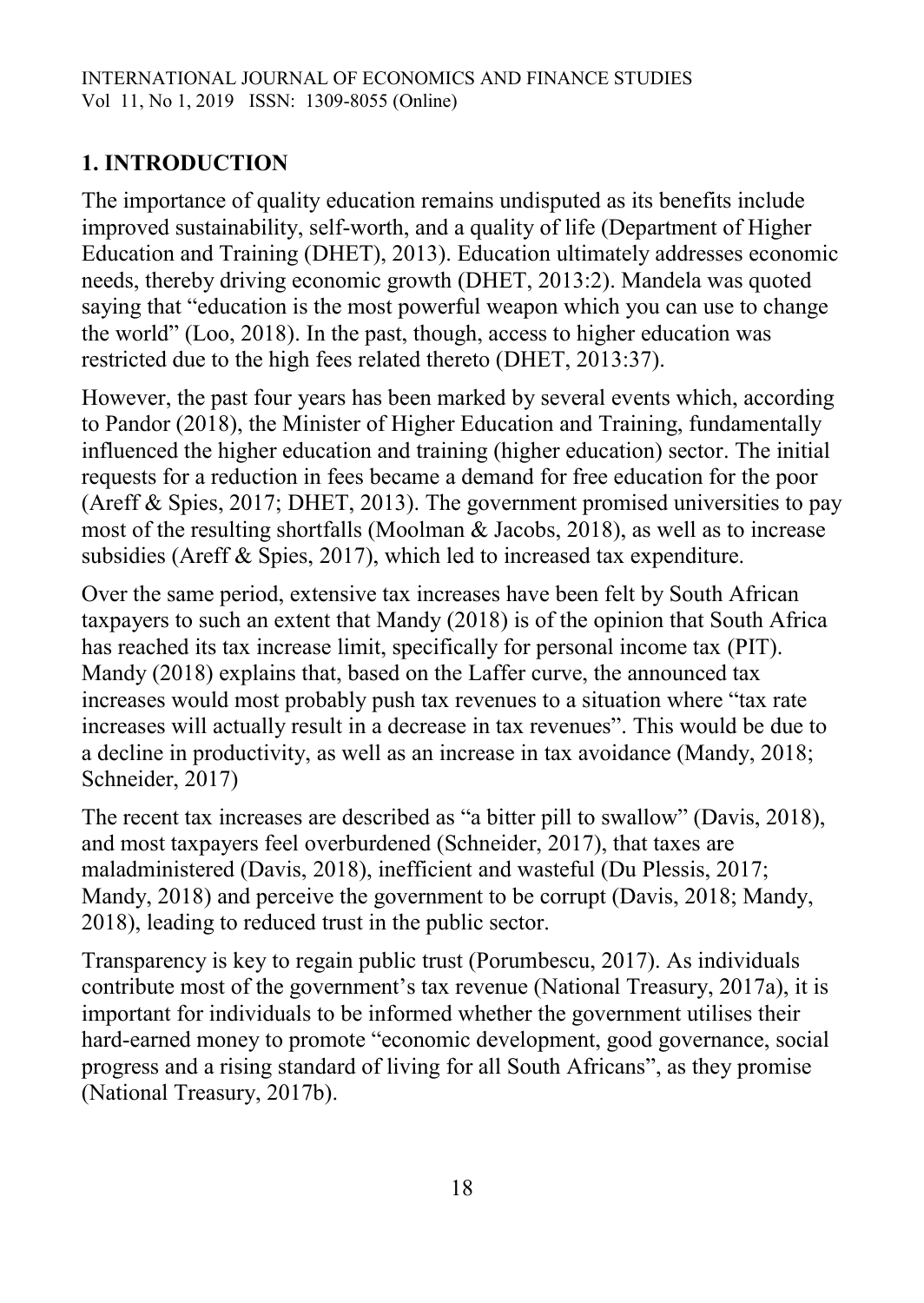# **2. #FEESMUSTFALL TIMELINE**

The #FeesMustFall campaign commenced in 2013, after a statement by the Department of Higher Education and Training (DHET) that government would consider options of regulating higher education fee increases (DHET, 2013:37). In October 2015, student protests flamed up (Fataar 2015), and led to damage to university infrastructure of about R460 million (News101, 2016).

On 23 October 2015, President Zuma announced a zero per cent fee increase for public universities for 2016 (Allison, 2015), which led to a R2.33 billion shortfall at these universities (Bernardo, 2015). Seventy to 100% of this shortfall was covered by the government (Moolman & Jacobs, 2018), necessitating public universities to cover R396.1 million by themselves (DHET, 2016), of which R200 million related to a single university (Rensburg, 2016). This shortfall led to halting of expansion of infrastructure, furniture, reduced staff costs, as well as student bursaries, scholarships and transport costs at universities (Moolman & Jacobs, 2018).

However, students were still crying out for assistance with regard to the fees of higher education, and therefore President Zuma appointed a commission of inquiry into higher education (Commission) to provide a report on 14 January 2016, to determine the feasibility of making higher education in South Africa free (The Presidency, 2016).

The report was not issued after ten months as originally intended (The Presidency, 2017), and in the meantime, tuition fee increases were once again halted for the National Student Financial Aid Scheme (NSFAS) qualifying students, as well as students from households earning less than R600 000 per annum (Bateman & Bendile, 2016). The announcement, made on 19 September 2016, resulted in 2017's university fees equalling 2015's for about 70% of all students (Bateman & Bendile, 2016).

After months of thorough research that included a broad range of stakeholders, President Zuma released the Commission's report on 13 November 2017 (The Presidency, 2017). The report stated that fee-free higher education is not feasible in South Africa, but included practical recommendations to ensure the promotion of access to universities of poor and middle class students.

However, the report was disregarded when President Zuma announced free higher education for the poor on 16 December 2017, which would commence in 2018. Poor students include students from households earning less than R350 000 per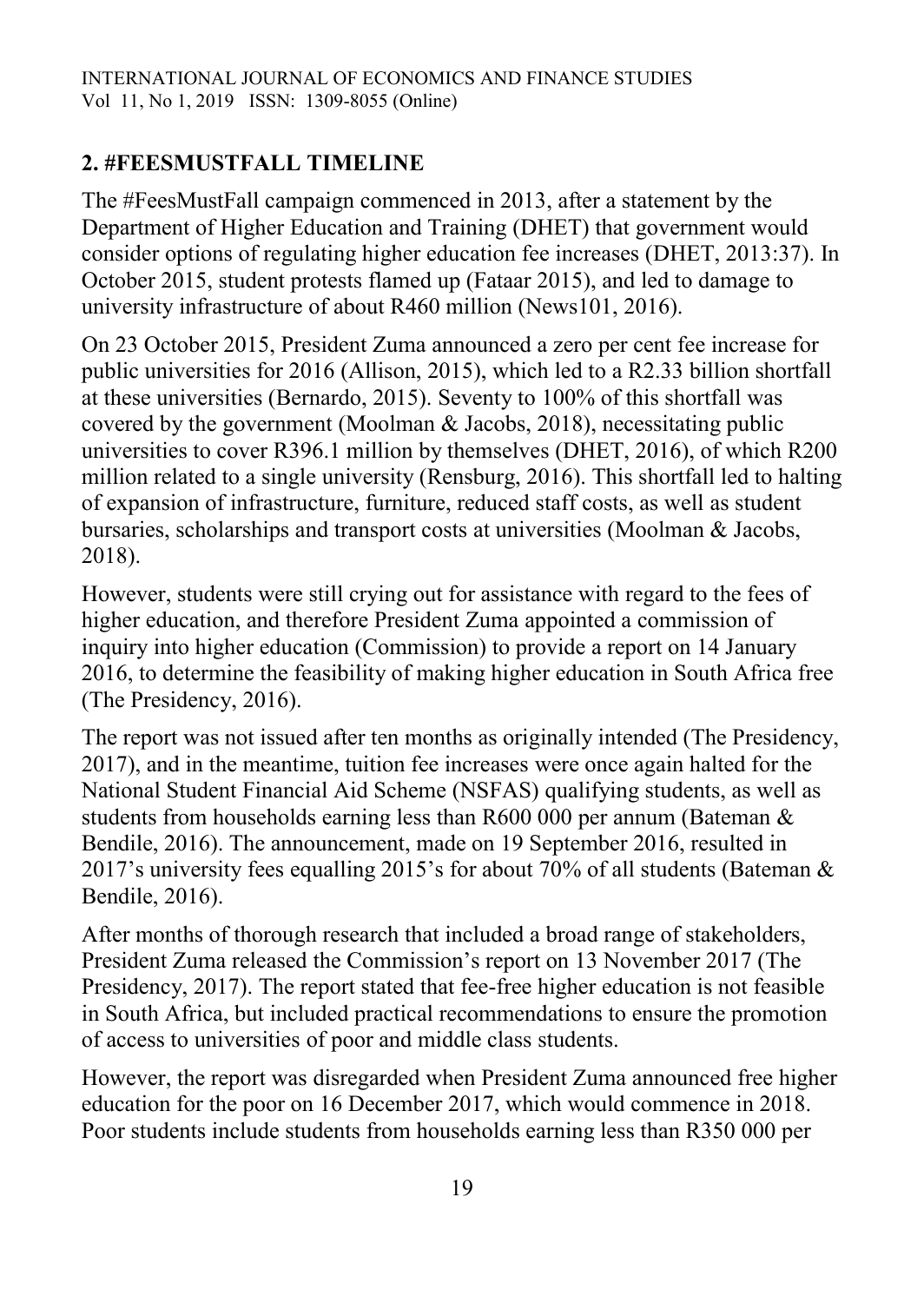annum (Areff & Spies, 2017). President Zuma also promised a subsidy to universities to ensure no increase for students from households that earn between R350 000 and R600 000 per annum. R57 billion was set aside to fund this system in the medium term (Personal Finance, 2018). In addition to these unexpected promises made, President Zuma undertook to increase the subsidies to universities from 0.68% to 1% of the gross domestic product (GDP) over the next five years, as suggested by the Commission (Areff & Spies, 2017).

On 16 January 2018, Finance Minister Gigaba stated that the 2018 budget would communicate how free higher education would be funded (Groenewald & Mitchley, 2018).

# **3. TAX INCREASE TIMELINE**

South Africa's tax revenue consist out of PIT, value added tax (VAT), corporate income tax (CIT), customs and excise duties, fuel levies and other (National Treasury, 2018a). About 80% of tax revenue is made up of PIT, VAT and CIT (National Treasury & South African Revenue Service (SARS), 2017:8), while PIT is the prevalent contributor at 38% of the tax revenue (National Treasury, 2018b).

South Africa applies a progressive income tax system (Zanten, 2016:57) for PIT, which is rated as the best tax system in the world (Bateman, 2017). Since the initiation of #FeesMustFall in 2013, the marginal tax rate for individual taxpayers increased from 40% for the 2014 year of assessment (SARS, 2018b) to 45% for the 2018 year of assessment (SARS, 2018b). Finance expert, Coomer (2017), indicated that only 13% of people of the population of 56 million in South Africa contribute to PIT. Only 480 000 of these taxpayers earn more than R750 000 per year (Coomer, 2017), contributing about 50% to PIT (Schneider, 2017).

PIT payers are also responsible for most of the VAT (Coomer, 2017), that contributes 25% to tax revenue (Coomer, 2017; National Treasury, 2018b). Affluent households contribute 85% of VAT revenue (Ensor, 2018). VAT was introduced in 1991 and levied at a constitutional rate of 10%, increased to 14% in 1993 (Go, Kearney, Robinson & Thierfelder, 2004; National Treasury, 2018b:42) and increased another percentage point to 15% for the 2019 year of assessment (Cronje, 2018).

Graph-1 displays the growth rates in PIT and VAT applicable to individual taxpayers for the years of assessments under review: 2015 to 2019.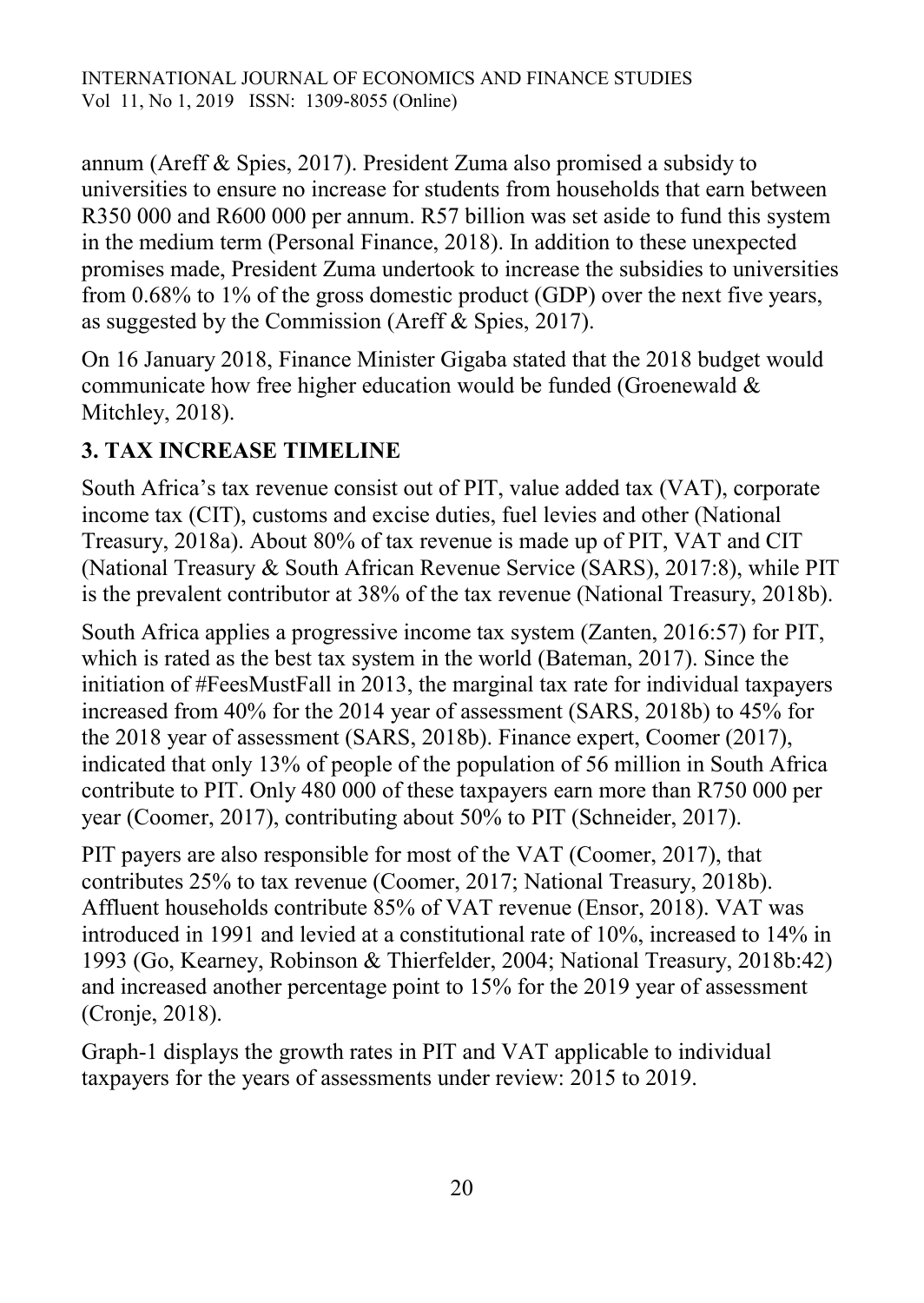



*Source*: SARS (2018a)

Even with the increases in PIT and VAT, government anticipated a revenue shortfall of R48.2 billion during the 2018 year of assessment (National Treasury, 2018b:37).

## **4. PROBLEM STATEMENT**

The last four years have been marked by events relating to ultimate fee-free higher education to the poor, as well as extensive tax increases. Individuals are responsible for the largest portion of South Africa's tax revenue and are overburdened by taxes. As transparency is necessary to build trust in the public sector, it is paramount to understand whether the increased taxes have been utilised by the government towards quality education, and ultimately economic growth.

## **5. RESEARCH METHODOLOGY**

Schoonenboom and Johnson (2017:108) explain that when a qualitative and a quantitative research component are combined, it is referred to as a mixed method design. In this study, an order was followed where literature was utilised to understand the events relating to fees of higher education during the 2015 to 2019 years of assessments, as well as the tax increases to individuals during the same period (the qualitative component). Thereafter, tax revenue related to the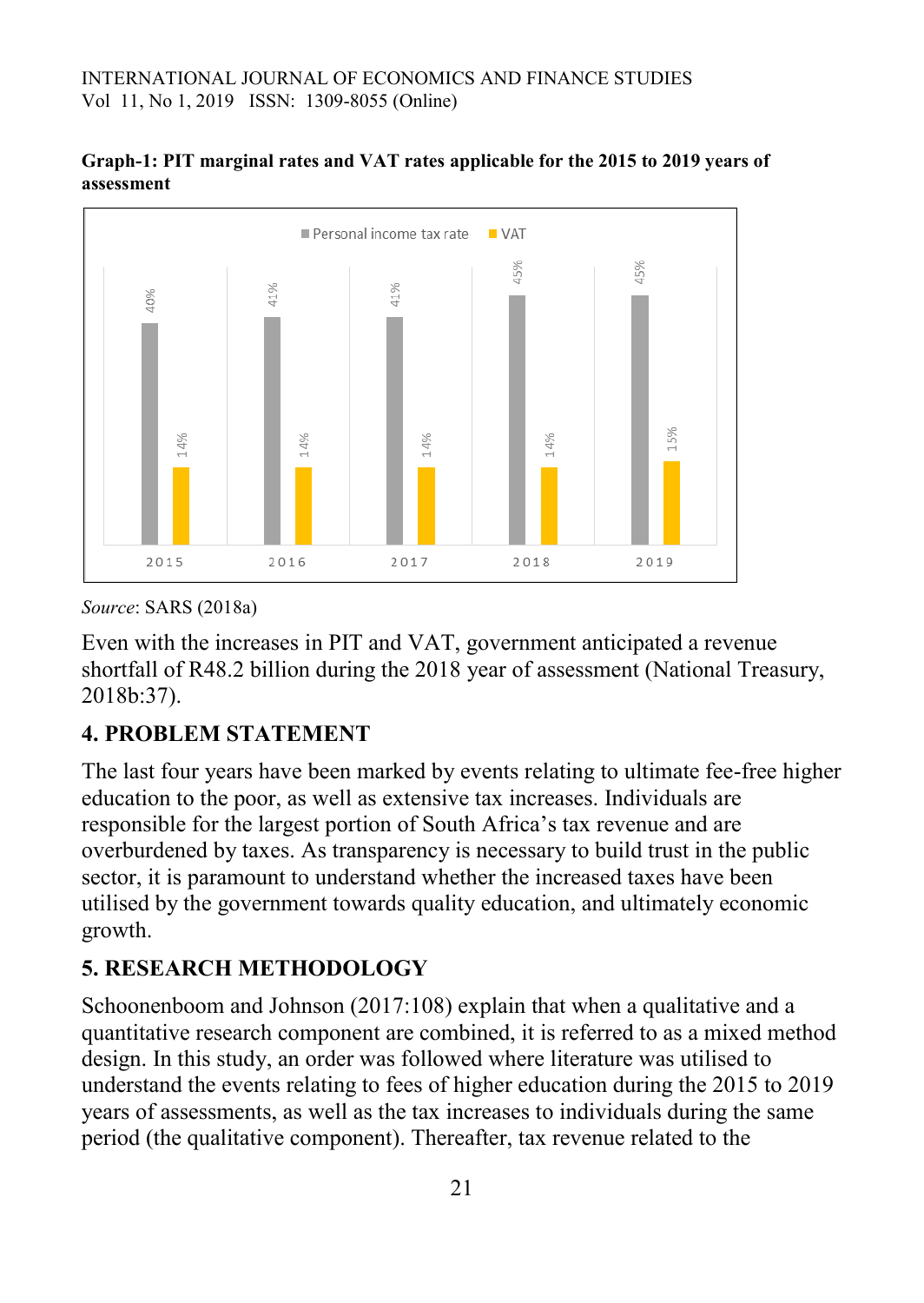individual taxpayer, as well as expenditure related to higher education for the 2015 to 2019 years of assessment were graphically analysed in Excel to determine whether the individual taxpayers' tax increases were due to the increase in governmental expenditure towards higher education (the quantitative component). This was supported by an exploratory documentary analysis of the related income from individual taxpayers and the spending of government towards higher education (another qualitative component). Therefore, a partially mixed sequential dominant status design was followed (Leech & Onwuegbuzie, 2009).

The target population is the 2015 to 2019 years of assessment budget reviews and was obtained from the National Treasury's website. For income figures, the actuals for the 2015 to 2017 years of assessment were used, along with the revised estimate for 2018 and the budget estimate after tax proposals for 2019. For expenditure figures, the revised estimates for the 2015 to 2018 years of assessment were used, while medium-term expenditure estimates were used for 2019. The 2015 year of assessment's budget was used as a benchmark as the first event that had an effect on the fees of higher education only occurred during the 2016 year of assessment as discussed in Section 2.

The cost of living of PIT payers is constantly increasing (Dube, 2017) and government needs to take the Consumer Price Index (CPI) into consideration when compiling the National Budget (Fin24, 2018). For this reason, it is important to compare government income and spending with the average CPI for each year of assessment under review. The CPI rates used for 2015 to 2018 are the actual rates for the corresponding years of assessment, while for 2019; it was based on the actual CPI for the two months, March and April 2018.

## **6. FINDINGS AND RESULTS**

During the 2016 year of assessment, a high PIT growth of 9.96% was experienced in comparison with a CPI of 5% (see Graph-2). This is due to the increase in the marginal tax rate to 41%, which was most probably a result of the first major announcement relating to no fee increases for higher education during the same period. Even though the marginal tax rate was further increased to 45% for the 2018 year of assessment, year-on-year PIT growth declined to 8.6%. This may be an indication of reduced production and/or tax avoidance due to the increased tax rates (Mandy, 2018; Schneider, 2017). Government made a wise decision not to increase the PIT rate for the 2019 year of assessment, as an increase would limit economic growth and investment (National Treasury, 2018b:43).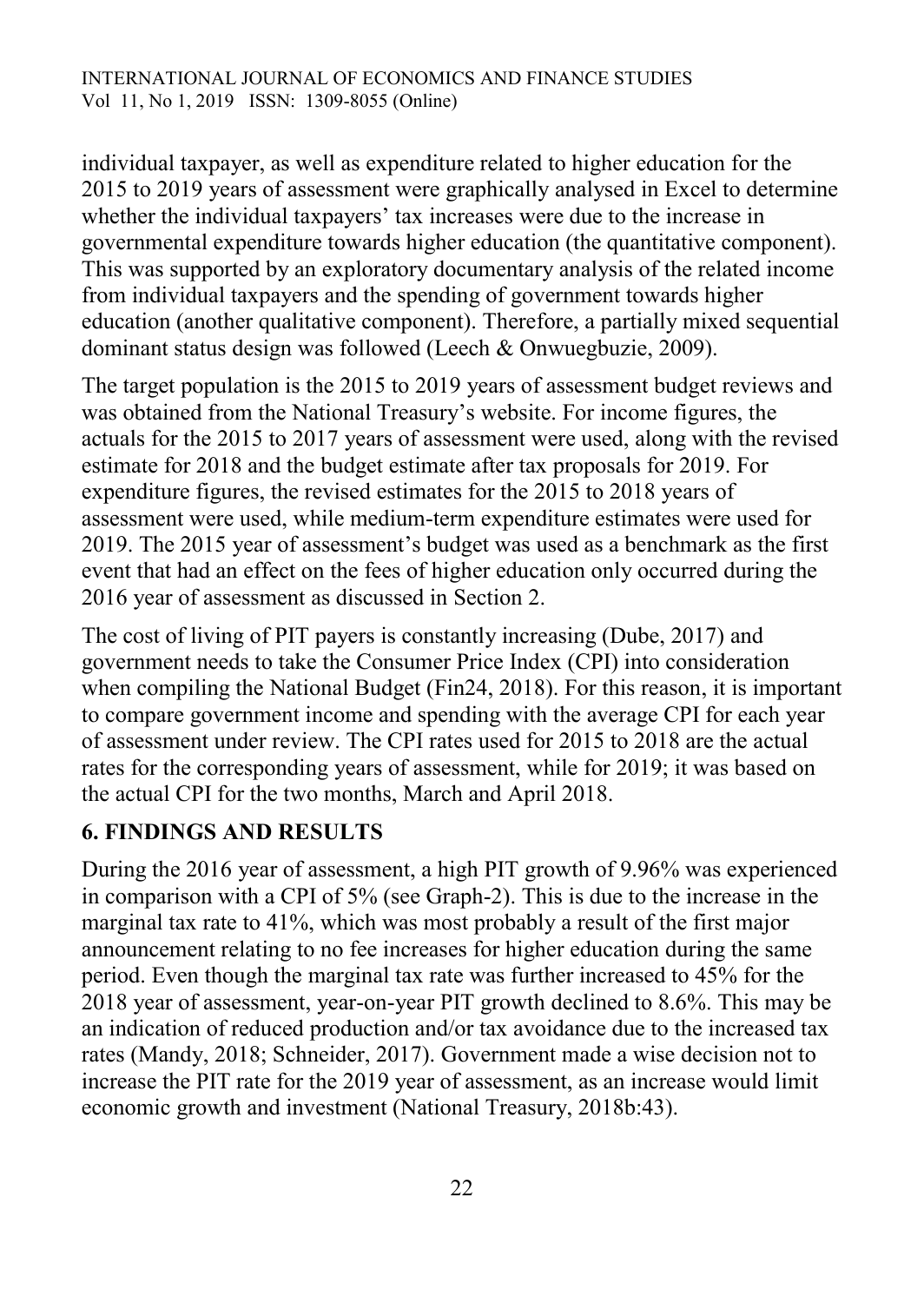

**Graph-2: Year-on-year growth in PIT for the 2015 to 2019 years of assessment**

*Source*: National Treasury (2015 – 2018)

With reference to Graph-3, a steep decline in the VAT growth was experienced during the 2017 year of assessment due to a decrease in the net VAT collected. This was a result of modest growth in household expenditure, shrinkage in the growth of imports and an increase in VAT refunds (SARS, 2017). Households were clearly already pressured by the economy.

For the 2019 year of assessment, a sharp increase in VAT growth is clear, which is due to the one percentage point increase in VAT. VAT is an indirect tax and avoidance thereof is harder than with PIT.

One of the main concerns with the increase in the VAT rate was that it would hit the poor the hardest (Ensor, 2018). For this reason, government increased the social grant to "allow for an above-inflation increase" (Ensor, 2018) and it is expected that social grants will increase with an average annual rate of 7.9% over the next three years (National Treasury, 2018b). VAT grew by R26 billion from the 2018 to 2019 year of assessment (National Treasury, 2018b), while the social grants were increased by R2.9billion over the same period to protect the poor from the VAT increase (Ensor, 2018). Another reason for the increase in VAT is that it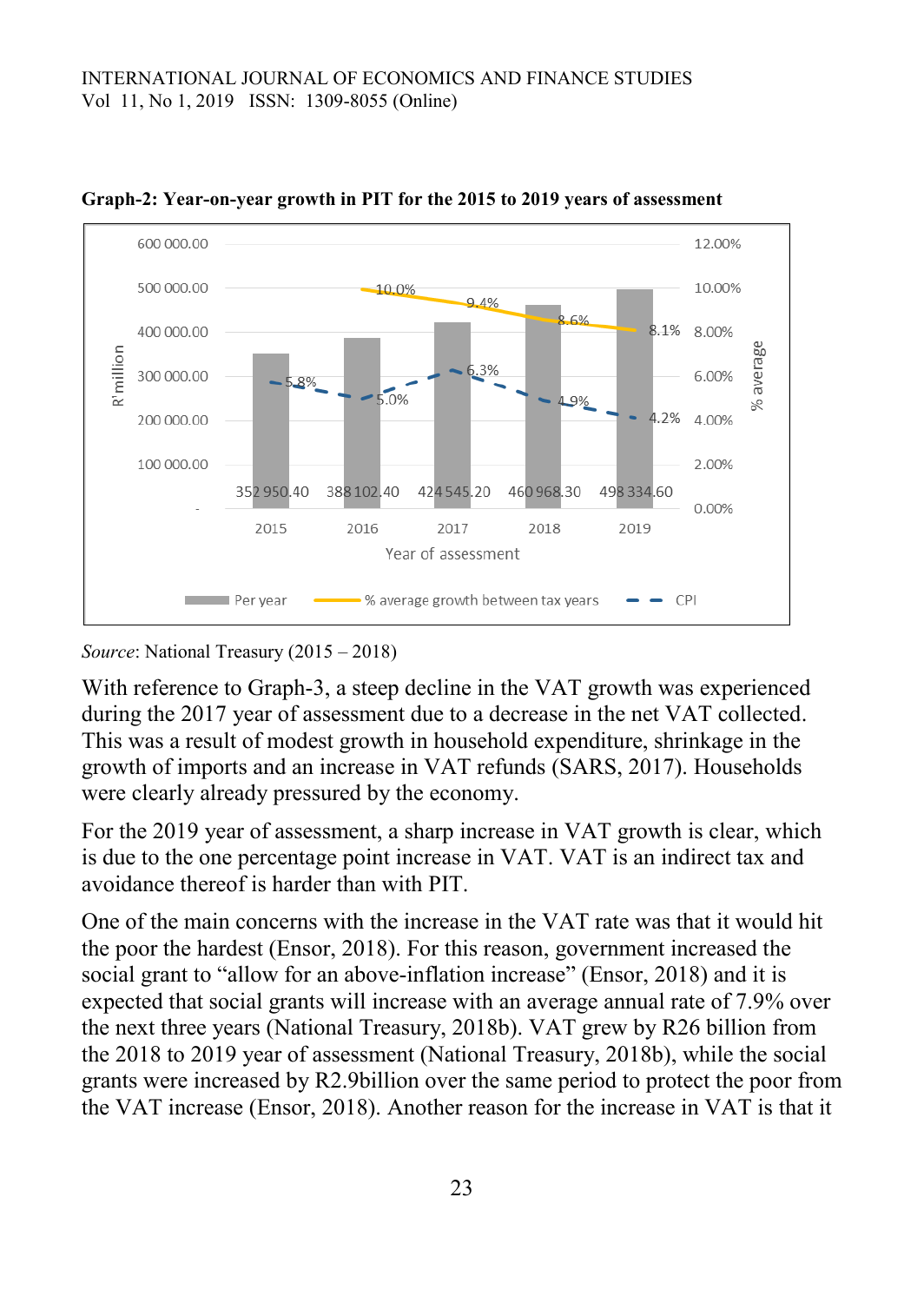was necessary to meet new spending commitments, like fee-free higher education (Dentlinger, 2018).



**Graph-3: Year-on-year growth in VAT for the 2015 to 2019 years of assessment**

*Source*: National Treasury (2015 – 2018)

Learning and culture, which include post-school education is the largest expense for government in the 2019 budget (National Treasury, 2018a). Fee-free education increased the total allocation of expenditure to learning and cultural expenditure from roughly 15% to 21%.

Graph-4 clearly illustrates the spikes in growth in post-school education expenditure for the 2016 year of assessment (when a zero per cent increase was announced) and the 2018 year of assessment (when free higher education to the poor was announced). The expenditure on post-school education increased mainly due to fee-free education (National Treasury, 2018b:58).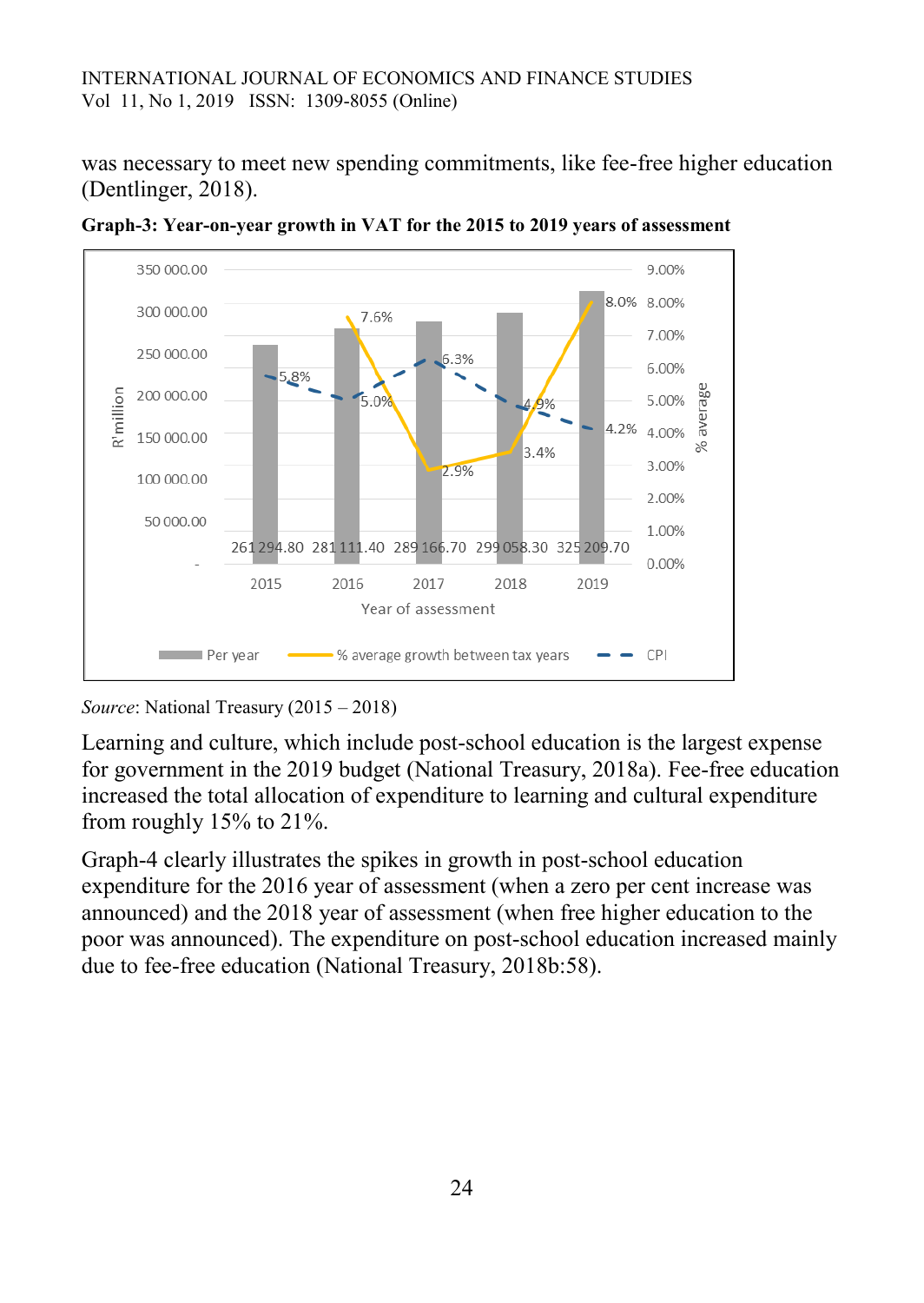

**Graph-4: Year-on-year growth in post-school education for the 2015 to 2019 years of assessment**

*Source*: National Treasury (2015 – 2018)

A major problem is that tax expenditure exceeds tax revenue. During the 2016 year of assessment, the government spent more money on repaying government debt and interest than servicing the population through housing, police, hospital and higher education (Stats SA, 2017). During the years to follow, government borrowings increased even further, leading to high debt-service costs (see Graph-5). Government estimates that by the 2021 year of assessment nearly 15% of tax revenue will go towards paying of debt (Leuvennink, 2017).

In order to address this, government's intention is to hold back on some capital projects and reduce spending on goods and services (Harmse, 2018). During the 2017 year of assessment the total expenditure ceiling was cut by a total of R25 billion over three years (BusinessTech, 2016). The average growth rate of tax expenditure has declined for the 2015 to 2019 years of assessments, although it mostly exceeds CPI.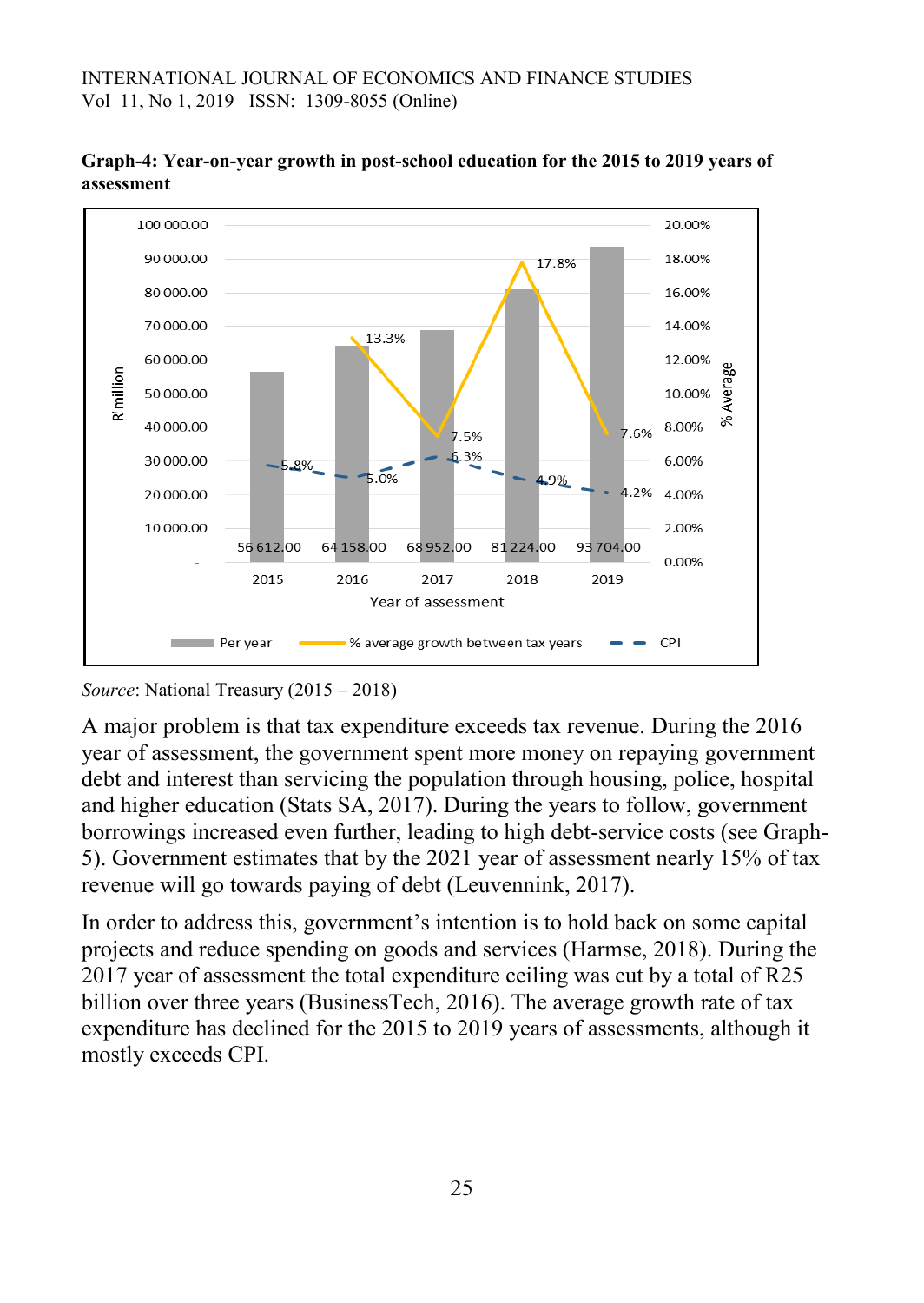



#### *Source*: National Treasury (2015 – 2018)

Overall, the five year period from the 2015 to the 2019 years of assessment, shows a tax revenue increase of 33% while total government expenditure increased with 34% (see Graph-6), explaining the high government debt and related debt-service cost.

Tax revenue, PIT, tax expenditure, as well as higher (post-school) education and debt-service cost expenditure significantly exceeded the CPI growth for the same period of 26.1%. Although post-school education's growth was by far the most paranormal at 66%, debt-service cost exceeds that of post-school education.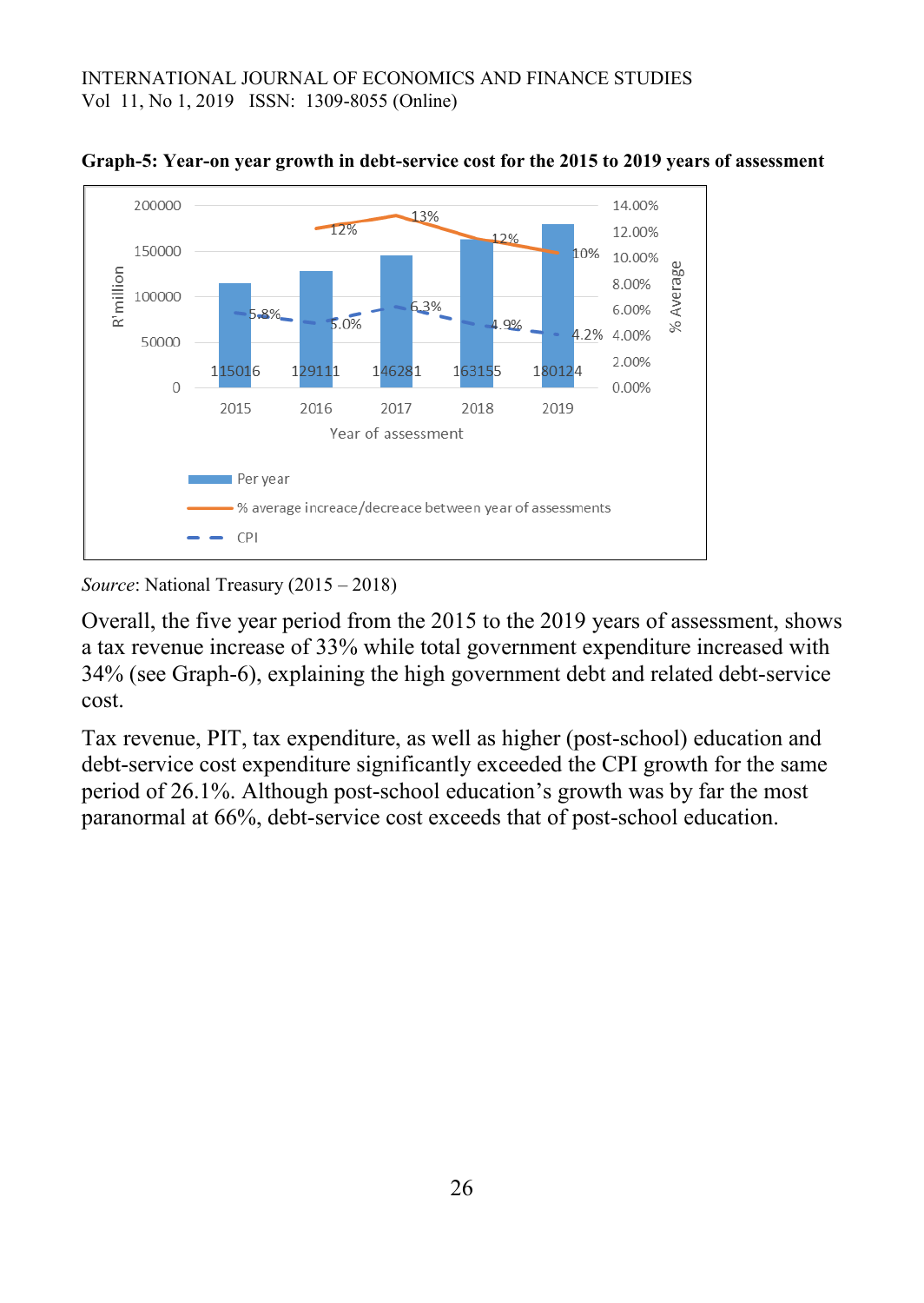

#### **Graph-6: Increase in government revenue and expenditure for the five year period 2015 to 2019 years of assessment**

*Source*: National Treasury (2015 – 2018)

## **7. CONCLUSION**

The #FeesMustFall campaign forced the government to take action to increase access to higher education institutions to poor and middle class students. At first, zero per cent fee increases were announced, which later transformed to free higher education to the poor. The government was necessitated to increase funding to public universities, pressurising the tax budget.

BusinessTech (2017) stated that the most obvious method to fund free higher education to the poor would be to increase PIT, CIT and VAT. The individual taxpayer therefore experienced subsequent PIT and VAT increases.

About 10% of the increased revenue from VAT is consumed by an increase in social grants to protect the poor from the VAT increase, and the rest aids in covering higher education expenditure. The initial increase in the marginal tax rate assisted the funding of the zero per cent fee increase in higher education. However, South Africa had thereafter reached the tipping point, where further tax increases would actually lead to a decline in tax revenue due to an increase in tax avoidance and decreased productivity as individual taxpayers feel overburdened and that their hard-earned monies are not utilised effectively towards "economic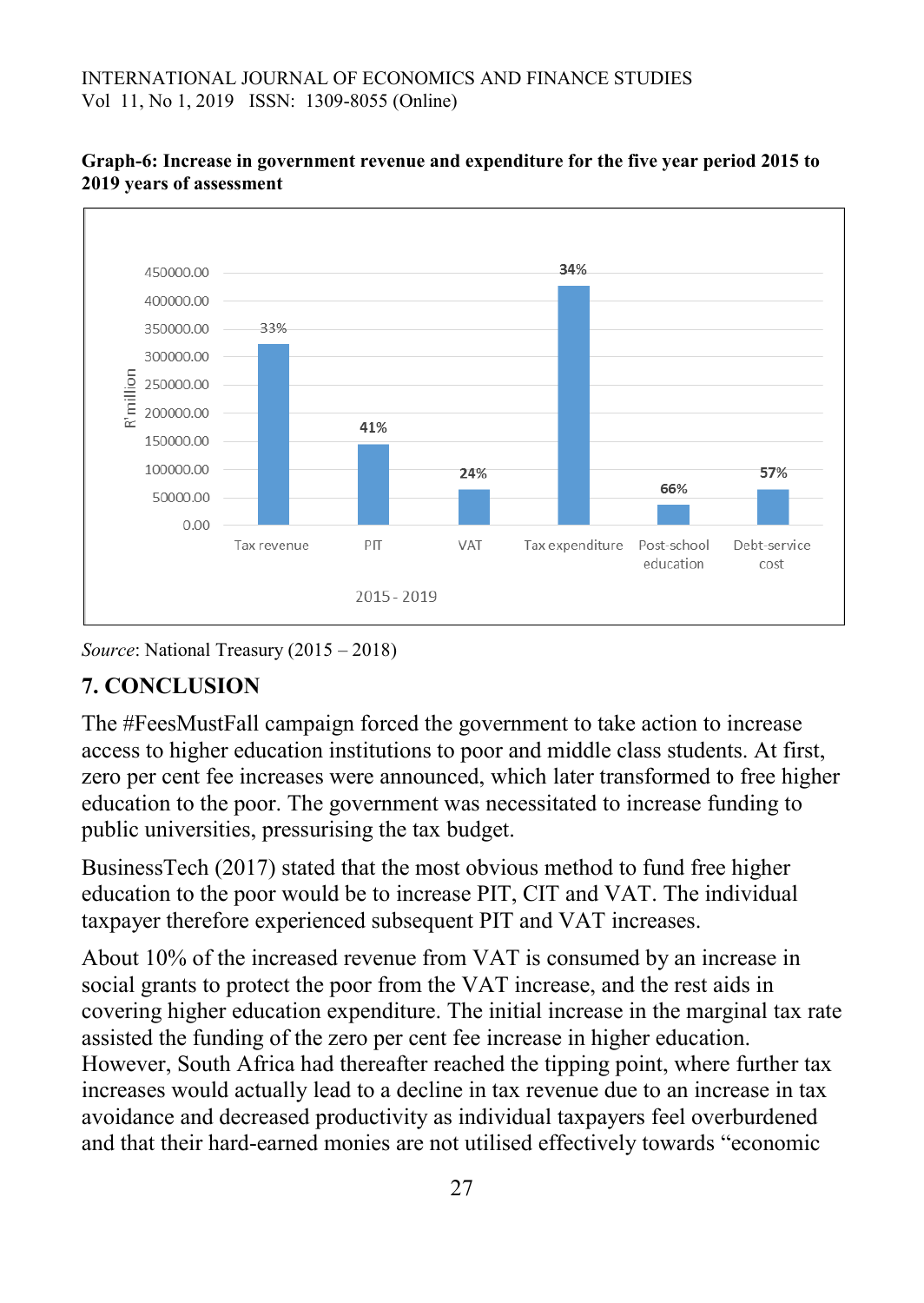development, good governance, social progress and a rising standard of living for all South Africans" as is promised by National Treasury (2017b).

If the government is able to reduce tax expenditure below tax revenue, government debt will decrease, ultimately eradicating debt-service cost, which is not adding value for South Africa's citizens.

Opportunities for further research may include proposals to optimise the utilisation of the available pool of tax revenue, as well as to reduce tax expenditure.

## **REFERENCE LIST**

Allison, S. 2015. *#FeesHaveFallen: A big day in Pretoria, with a Zero outcome.*  http://www.dailymaverick.co.za/article/2015-10-23-feeshavefallen-a-big-day-inpretoria-with-a-zero-outcome/#.V5M7kqIj4WA. Accessed 2016/07/23.

Areff, A. & Spies, D. 2017. *Zuma announces free higher education for poor and working class students*. https://www.news24.com/SouthAfrica/News/zumaannounces-free-higher-education-for-poor-and-working-class-students-20171216. Accessed 2018/05/18.

Bateman, B. & Bendile, D. 2016. *University councils likely to implement 8% fee increase*. http://ewn.co.za/2016/09/19/University-councils-likely-to-implement-8 percent-fee-increase. Accessed 2016/11/21.

Bateman, C. 2017. *SA has world's most progressive tax structure – but it's not reducing poverty*. https://www.biznews.com/in-focus/2017/07/25/sa-progressivetax-structure-oxfam/. Accessed 2018/06/20.

Bernardo, C. 2015. *0% increase may cost state R2.4 billion*. http://www.iol.co.za/news/politics/0-increase-may-cost-state-r24-billion-1940592. Accessed 2016/07/23.

BusinessTech. 2016. *The 2016 SA budget in a nutshell*. https://businesstech.co.za/news/finance/114048/here-is-the-2016-budget-in-anutshell/. Accessed 2018/06/22.

BusinessTech. 2017. *What the fees commission says about using your taxes to fund free university*. https://businesstech.co.za/news/finance/210565/what-thefees-commission-says-about-using-your-taxes-to-fund-free-university-in-sa/. Accessed 2018/06/21.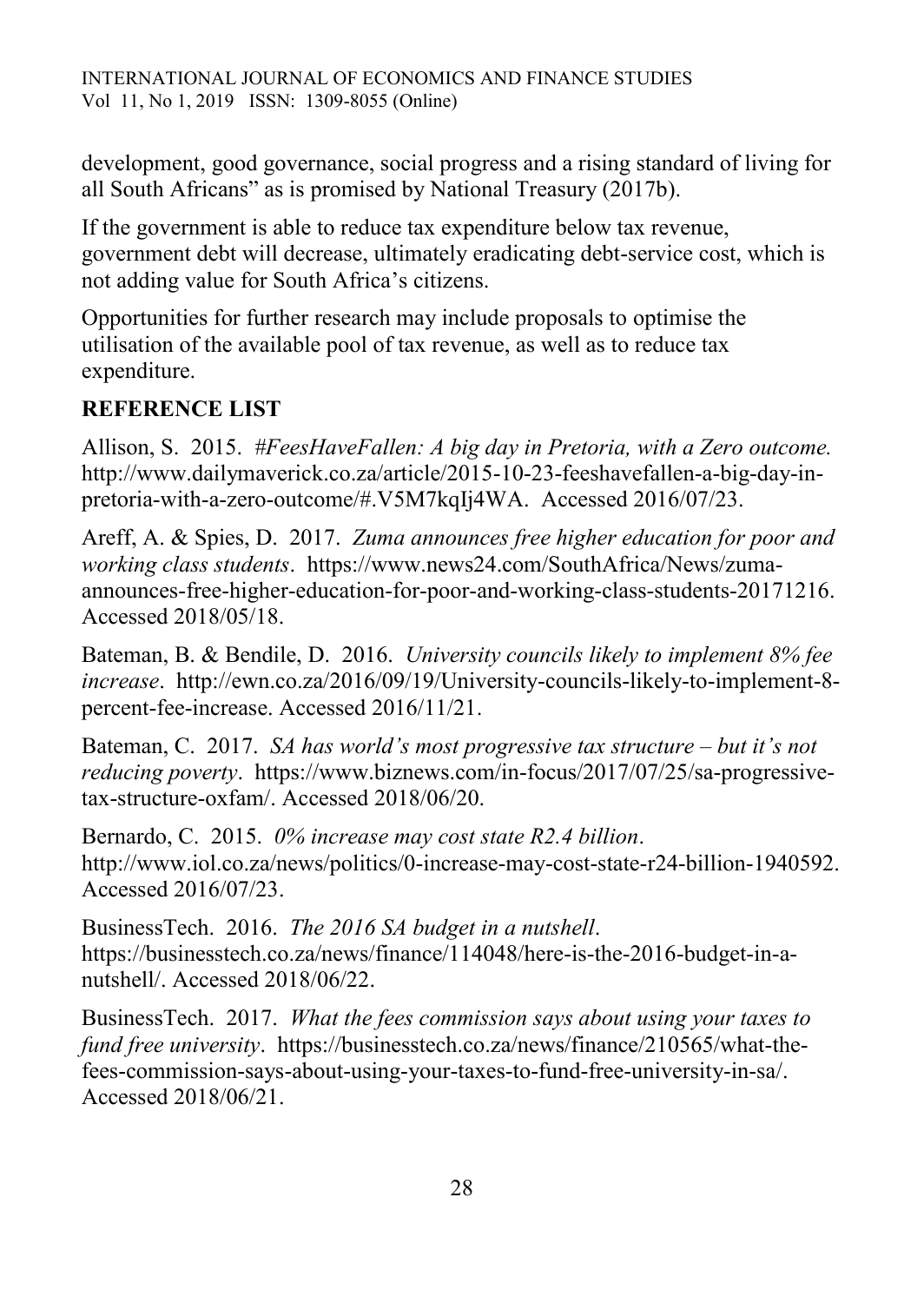Coomer, J. 2017. *This is who is paying South Africa's tax*. https://businesstech.co.za/news/finance/207631/this-is-who-is-paying-southafricas-tax/. Accessed 2018/06/20.

Cronje, J. 2018. *South Africans to pay higher VAT for first time in two decades*. https://www.fin24.com/Budget/south-africans-to-pay-higher-vat-for-first-time-intwo-decades-20180221. Accessed 2018/06/21.

Davis, R. 2018. *Budget 2018: Tax increases set to hit ordinary South Africans hard*. https://www.dailymaverick.co.za/article/2018-02-22-budget-2018-taxincreases-set-to-hit-ordinary-south-africans-hard/#.WxZtjIq-nIU. Accessed 2018/06/05.

Dentlinger, L. 2018. *Govt's new spending commitments to hit large municipalities*. http://ewn.co.za/2018/02/22/govt-s-new-spending-commitmentsto-hit-large-municipalities. Accessed 2018/06/22.

Department of Higher Education and Training. 2013. *White paper for postschool education and training*.

http://www.dhet.gov.za/SiteAssets/Latest%20News/White%20paper%20for%20p ost-school%20education%20and%20training.pdf. Accessed 2016/07/28.

Department of Higher Education and Training. 2016. *Ministers Nzimande and Nhleko agree on the urgent need for the establishment of the rule of law on South African campuses*. https://www.wits.ac.za/media/wits-university/news-andevents/documents/Nzimande%20Nhleko%20on%20Campus%20Disturbances.pdf . Accessed: 2016/05/23.

DHET *see* Department of Higher Education and Training.

Du Plessis, C. 2017. *Gordhan prepares for tough budget speech*. https://mg.co.za/article/2016-02-18-gordhan-prepares-for-tough-budget-speech/. Accessed 2017/04/25.

Dube, N. 2017. *Tough times ahead as cost of living soar*. https://www.news24.com/SouthAfrica/Local/Stanger-Weekly/tough-times-aheadas-costs-of-living-soar-20171101. Accessed 2018/06/25.

Ensor, L. 2018. *Budget 2018 in a nutshell: first VAT increase in 25 years*. https://www.businesslive.co.za/bd/economy/2018-02-21-budget-2018-in-anutshell-first-vat-increase-in-25-years/. Accessed 2018/06/21.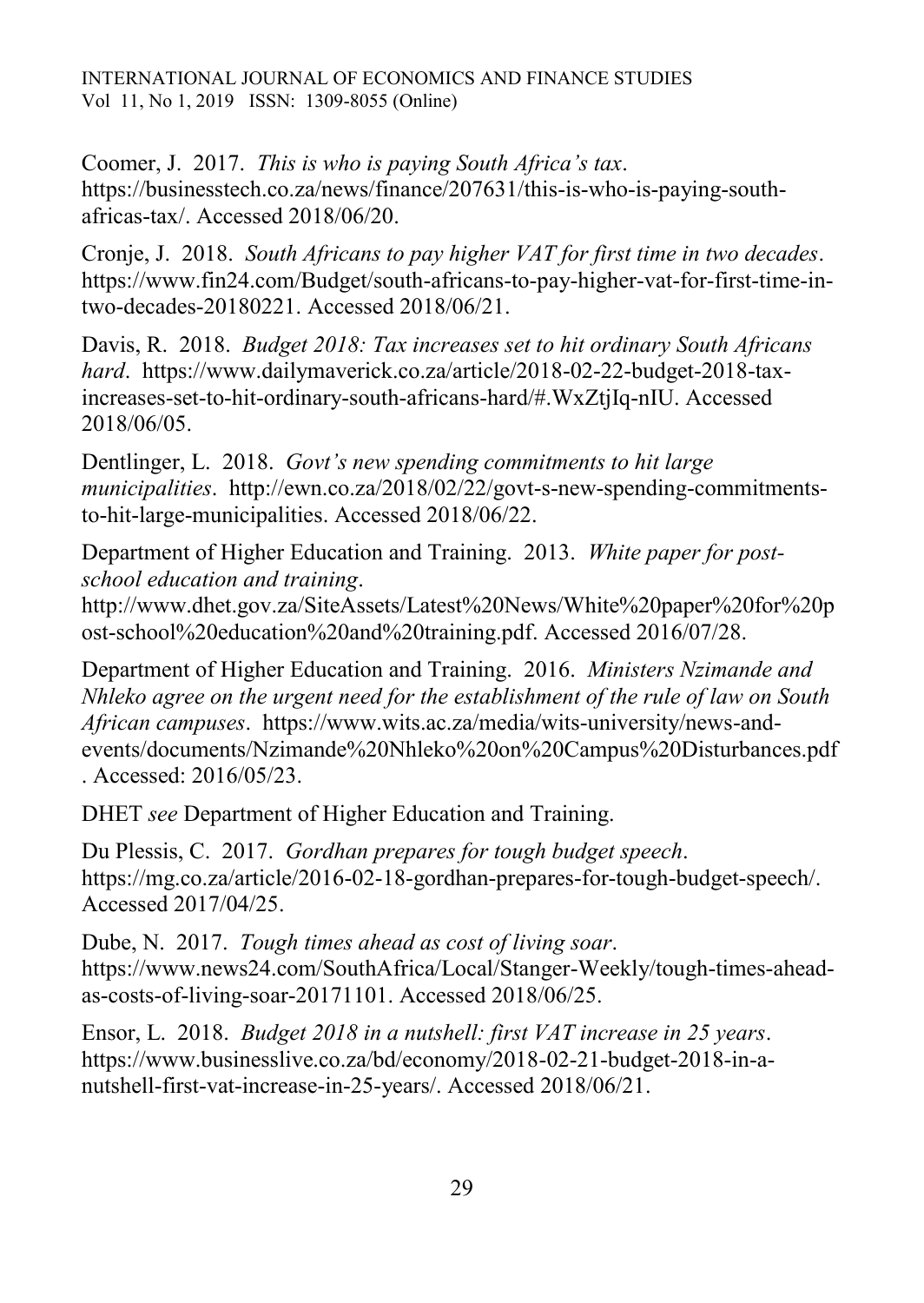Fataar, A. 2015. *Why the fees must fall*. Socialistworker.org October 27. https://socialistworker.org/ 2015/10/27/why-the-fees-must-fall. Accessed 2016/07/23.

Fin24. 2018. *Rand volatile as all eyes turn to National Budget*. https://www.fin24.com/Budget/rand-volatile-as-all-eyes-turn-to-national-budget-20180221. Accessed 2018/06/25.

Go, D.S., Kearney, M., Robinson, S. & Thierfelder, K. 2004. An analysis of South Africa's Value Added Tax. CiteSeerX.

Groenewald, Y. & Mitchley, A. 2018. *Plans for free higher education on track - Gigaba*. https://www.fin24.com/Economy/plans-for-free-higher-education-ontrack-gigaba-20180116. Accessed 2018/05/18.

Harmse, J. 2018. *Be Informed: The Impact of Free Education*. https://educonnect.co.za/informed-impact-free-education/. Accessed 2018/06/22.

Leech, N.L. & Onwuegbuzie, A.J. 2009. A typology of mixed methods research designs. *Quality & quantity*, 43(2):265-275.

Leuvennink, J. 2017. *Mounting debt-service costs crowd out social and economic spending*. https://www.fin24.com/Budget/Budget-and-Economy/mounting-debt-service-costs-crowd-out-social-and-economic-spending-20171025. Accessed 2018/06/25.

Loo, C. 2018. *Top Nine Nelson Mandela Quotes About Education.*  https://borgenproject.org/nelson-mandela-quotes-about-education/. Accessed 2018/09/06.

Mandy, K. 2018. *Has South Africa reached its limit on tax increases?* https://www.pwc.co.za/en/press-room/south-africa-reached-limit-on-taxincreases.html. Accessed 2018/06/04.

Moolman, A. & Jacobs, J. 2018. Responses to the short-term effect of the zero per cent fee increase on South African universities. *South African Journal of Higher Education*, 32(1):178-191.

National Treasury. 2017a. *National Treasury budget highlights*. http://www.treasury.gov.za/documents/national%20budget/2017/sars/Budget%20 2017%20Highlights.pdf. Accessed 2017/05/02.

National Treasury. 2017b. *The role of the National Treasury*. http://www.treasury.gov.za/nt/info.aspx. Accessed 2017/05/05.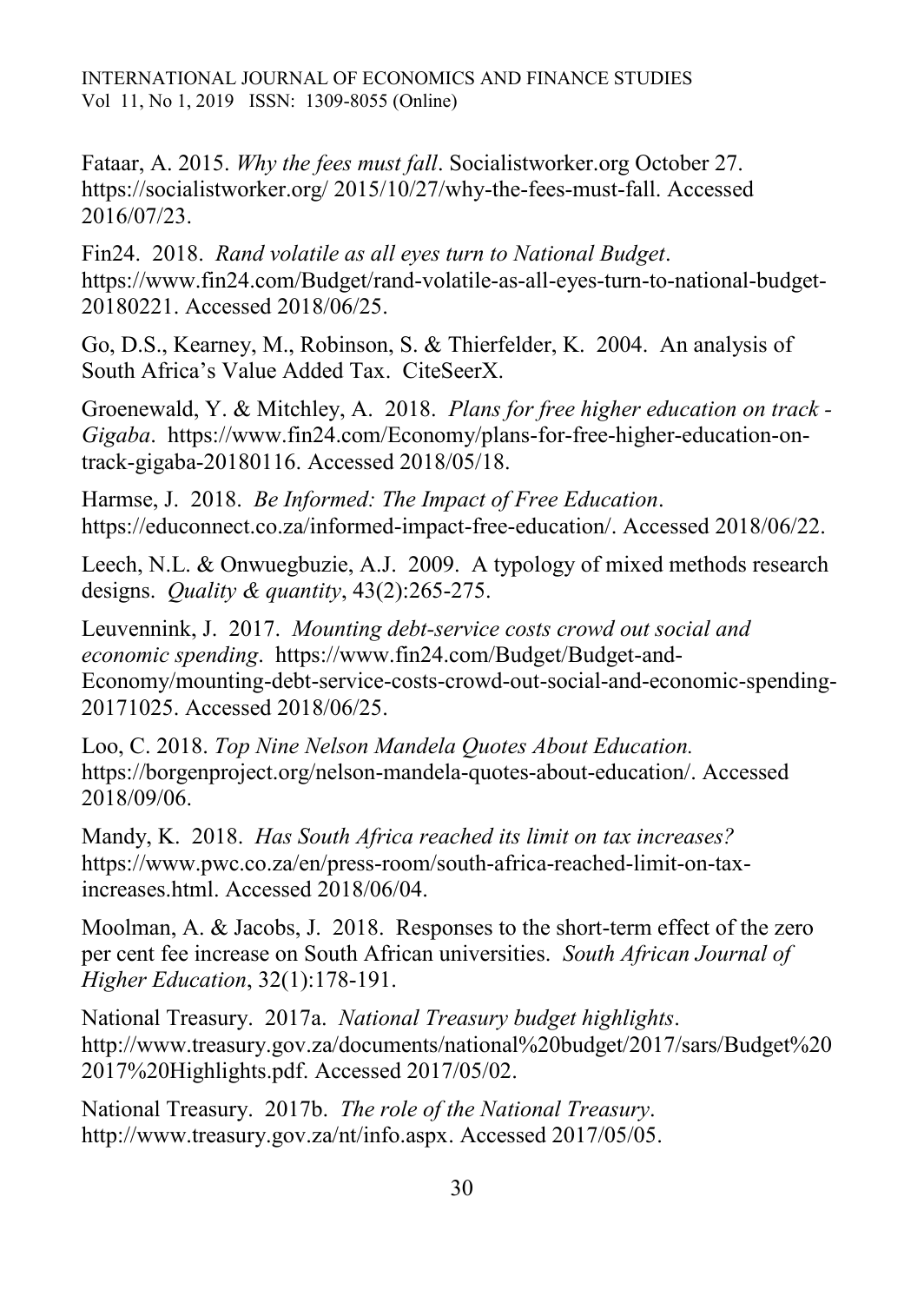National Treasury. 2018a. 2018 Budget Highlights. National Treasury.

National Treasury. 2018b. 2018 Budget Review. National Treasury.

National Treasury & SARS. 2017. Tax Stats 2017.

News101. 2016. *Estimated R460 million cost of damage during #FeesMustFall protest*. http://www.news101.co.za/2016/06/09/estimated-r460-million-costdamage-feesmustfall-protest/. Accessed 2016/07/23.

Pandor, G.N.M. 2018. *Minister Pandor's speech introducing the Department of Higher Education and Training's 2018 Budget Vote*. http://www.dhet.gov.za/. Accessed 2018/06/05.

Personal Finance. 2018. *Free higher education kicks in immediately*. https://www.iol.co.za/personal-finance/free-higher-education-kicks-inimmediately-13468587. Accessed 2018/05/18.

Porumbescu, G. 2017. Linking transparency to trust in government and voice. *The American Review of Public Administration*, 47(5):520-537.

Rensburg, I. 2016. *Communiqué by Prof Ihron Rensburg to parents/guardians of UJ students*.

http://www.uj.ac.za/newandevents/Pages/Communiqu%C3%A9‐by‐Prof‐Ihron‐Re nsburg‐toparents‐‐guardians‐of‐UJ‐Students.aspx. Accessed 2016/05/23.

SARS *see* South African Revenue Service.

Schneider, F. 2017. *The Burden of the South African Taxpayer and Tax Freedom Day*. https://www.bdo.co.za/en-za/insights/2017/tax/the-burden-of-the-southafrican-taxpayer-and-tax-freedom-day. Accessed 2018/06/21.

Schoonenboom, J. & Johnson, R.B. 2017. How to Construct a Mixed Methods Research Design. *KZfSS Kölner Zeitschrift für Soziologie und Sozialpsychologie*, 69(2):107-131.

SARS. 2017. *SARS announces the preliminary outcome of revenue collections for 2016/17*. http://www.sars.gov.za/Media/MediaReleases/Pages/03-April-2017- --SARS-revenue-collection-2017.aspx. Accessed 2018/06/22.

SARS. 2018a. *Income tax rates*. http://www.sars.gov.za/Tax-Rates/Income-Tax/Pages/default.aspx. Accessed 2018/06/25.